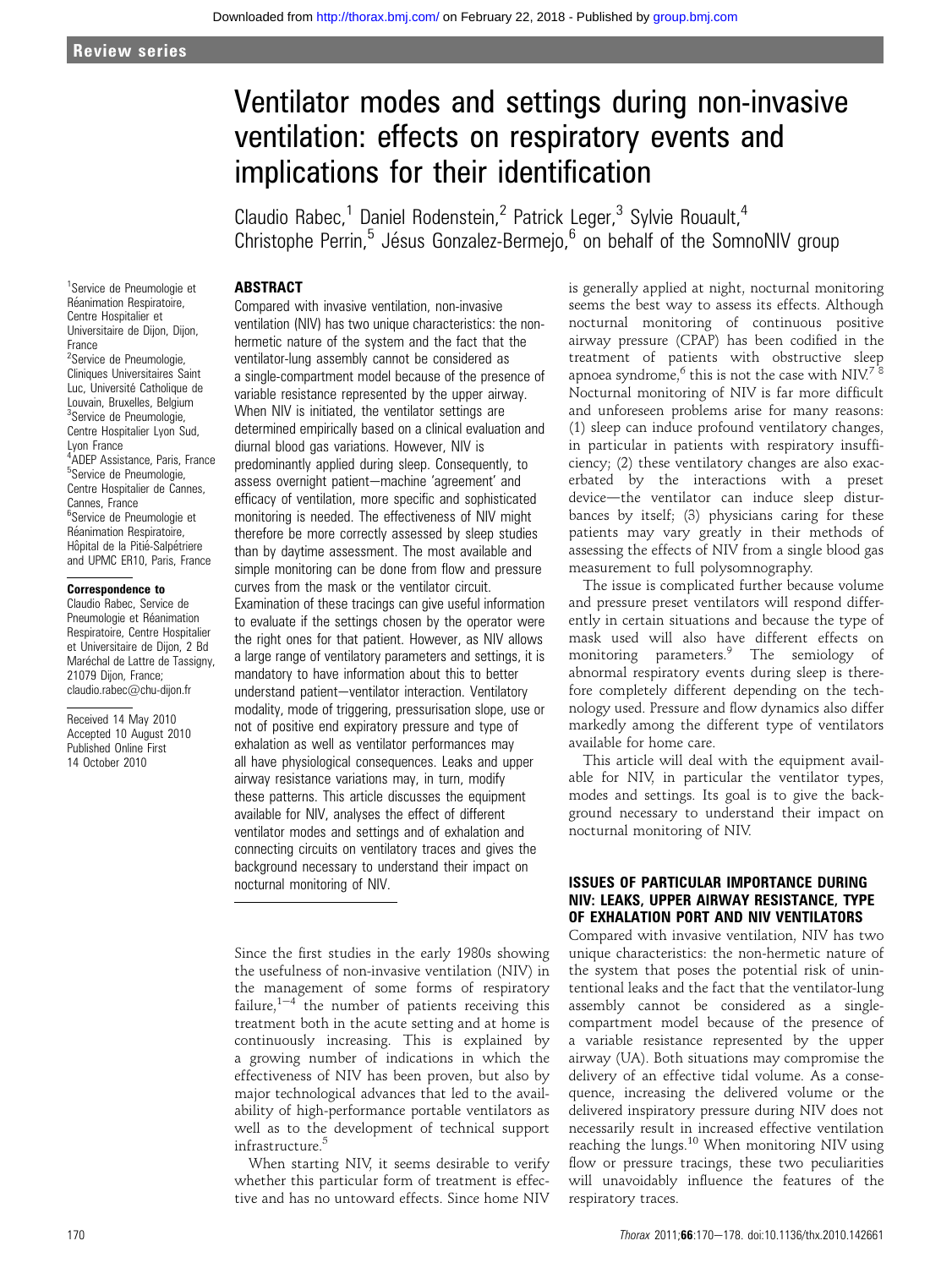# Influence of unintentional leaks

Unintentional leaks are very common in NIV.11 <sup>12</sup> Leakage may be absent or minimal when the patient is awake but may worsen during sleep as a result of the loss of voluntary control and decreased muscle tone. Leaks can take place at the mouth or between the skin and the mask, and air could also be deposited in the oropharyngeal reservoir and even flow into the digestive tract ('internal' leaks).<sup>13</sup>

Leaks can impair the quality of both ventilation and sleep. They can largely affect ventilator triggering, pressurisation, volume delivered, rate of inspiratory pressuring and cycling function and induce sleep fragmentation.

#### Influence of the upper airway

During NIV a variable resistance constituted by the UA is interposed between the ventilator and the lungs. The UA may change its resistance to airflow, compromising the delivery of an effective tidal volume to the lungs. Intermittent obstruction of the UA is common during NIV and may be related to two mechanisms. The first corresponds to obstructive events at the oropharyngeal level because of UA collapse as a result of insufficient expiratory airway pressure. This mechanism may be present in patients with an unstable UA.14 Another mechanism corresponds to episodes of intermittent obstruction at the glottic level reflecting cyclic glottic closure induced by hyperventilation, a type of 'ventilation resistance' reaction.<sup>15-18</sup>

#### Influence of type of exhalation device and connecting circuits

Whereas ICU ventilators classically use a double circuit with an integrated expiratory valve, two different types of circuits can be used to provide NIV. The first uses a similar assembly to those used in ICU devices and includes either single or double tubing in which inspiration and expiration are separated and a true expiratory valve is present so that carbon dioxide  $(CO_2)$ rebreathing is not a significant problem (figure 1A). A second type does not have a true exhalation valve and often uses a single-limb circuit with a risk of rebreathing. To avoid rebreathing, this system includes a calibrated leak (called an intentional leak) either at the mask level or in the circuit (figure 1B). Single circuit pressure-targeted ventilators provided with a calibrated leak (called bilevel ventilators) are most commonly used for NIV nowadays. These devices cycle between a higher inspiratory positive airway pressure (IPAP) and a lower expiratory positive airway pressure (EPAP) that can be independently adjusted. With these devices, a minimum mandatory EPAP level of 4 cm H2O is needed to ensure an effective washout of  $\mathsf{CO_2}.^{20}$ Interestingly, a recent study showed that the exhalation port position influences  $CO<sub>2</sub>$  rebreathing with a more efficient  $CO<sub>2</sub>$ washout when the leak is positioned within the mask.<sup>21</sup>

When monitoring NIV using polygraphy, the mode of exhalation used and the position of the flow sensor (in relation to the expiratory device) both have a major influence on features of respiratory traces. Typical traces of these different assemblies can be seen in figure 1A and B.

#### Influence of the ventilator: ICU vs home devices

Both ICU and home ventilators can be used to deliver NIV. The main technical characteristic differentiating them is that, for the former, the driving pressure is supplied by compressed gas, whereas the latter devices incorporate their own pressure source. Nevertheless, as the type of ventilatory support that they provide is similar, this difference has little influence on respiratory traces. Therefore, when monitoring NIV, respiratory traces will have similar features whatever the type of positive pressure device used for ventilation.

#### VENTILATOR MODES AND SETTINGS: WHAT'S IN A NAME?

When NIV was introduced there were a very limited number of modalities and types of ventilators with very few possible settings. We now have more than 30 brands offering numerous options for settings.<sup>22</sup> Moreover, ventilators are not submitted to stringent medical regulations. This leaves manufacturers free to give different names to the same ventilator modalities and settings and even to 'create' new modalities that frequently correspond only to small modifications of a known class. This explains the wide variety of existing terminology describing NIV modalities.

# Influence of the ventilator mode

Theoretically, NIV could be delivered using all the modalities used for invasive ventilation but, in real life, most ventilators used for NIV deliver either volume or pressure-targeted ventilation. Because the place of other anecdotal modalities proposed by some NIV devices such as synchronised intermittent mandatory ventilation or other 'hybrid' modalities is not yet clear, this paper will mainly focus on the former two modalities.

# Volume-targeted ventilation (VTV)

In this modality the ventilator delivers a fixed volume during a given time and will generate whatever pressure is necessary to achieve this, regardless of the patient contribution to ventilation. Pressure in the airways (Paw) is not constant and results from the interaction between ventilator settings, compliance and resistance of the respiratory system and spontaneous inspiratory efforts (figure 2). It should be emphasised that any additional inspiratory effort will not lead to changes in delivered volumes or flows but only result in a decrease in Paw. As each breath is delivered with the same predetermined flow-time profile and as the area under the flow-time curve defines the volume, the advantage of this modality is the strict delivery, in the absence of leaks, of the preset volume, whatever the values of compliance (C) and resistance (R). A major disadvantage of VTV is precisely that delivery of this fixed ventilatory assistance does not allow account to be taken of patients' varying requirements. Another inconvenience is that, if there is a leak, there will be no increase in flow rate to compensate for it and the generated pressure will be lower, so that the effectively delivered volume will be reduced in proportion.

#### Pressure-targeted ventilation (PTV)

In this modality the ventilator is set to deliver airflow by generating a predefined positive pressure in the airways for a given time. Airflow is therefore adjusted in order to establish and maintain a constant Paw. Constant analysis of the flow rate and airway pressure determines the flow variations necessary to maintain a flat or 'square wave' pressure. Flow is brisk at the beginning of inspiration when the gradient between the circuit pressure and the pressure target is large. As this gradient narrows the flow decelerates until driving pressure no longer exists and flow ceases (figure 2).

Thus, for a given patient, the volume delivered is not fixed and will depend on the interaction between the preset pressure, patient inspiratory effort, the physical characteristics of the respiratory system (C and R) and inspiratory time. An important advantage of PTV is the ability to compensate for mild to moderate leaks.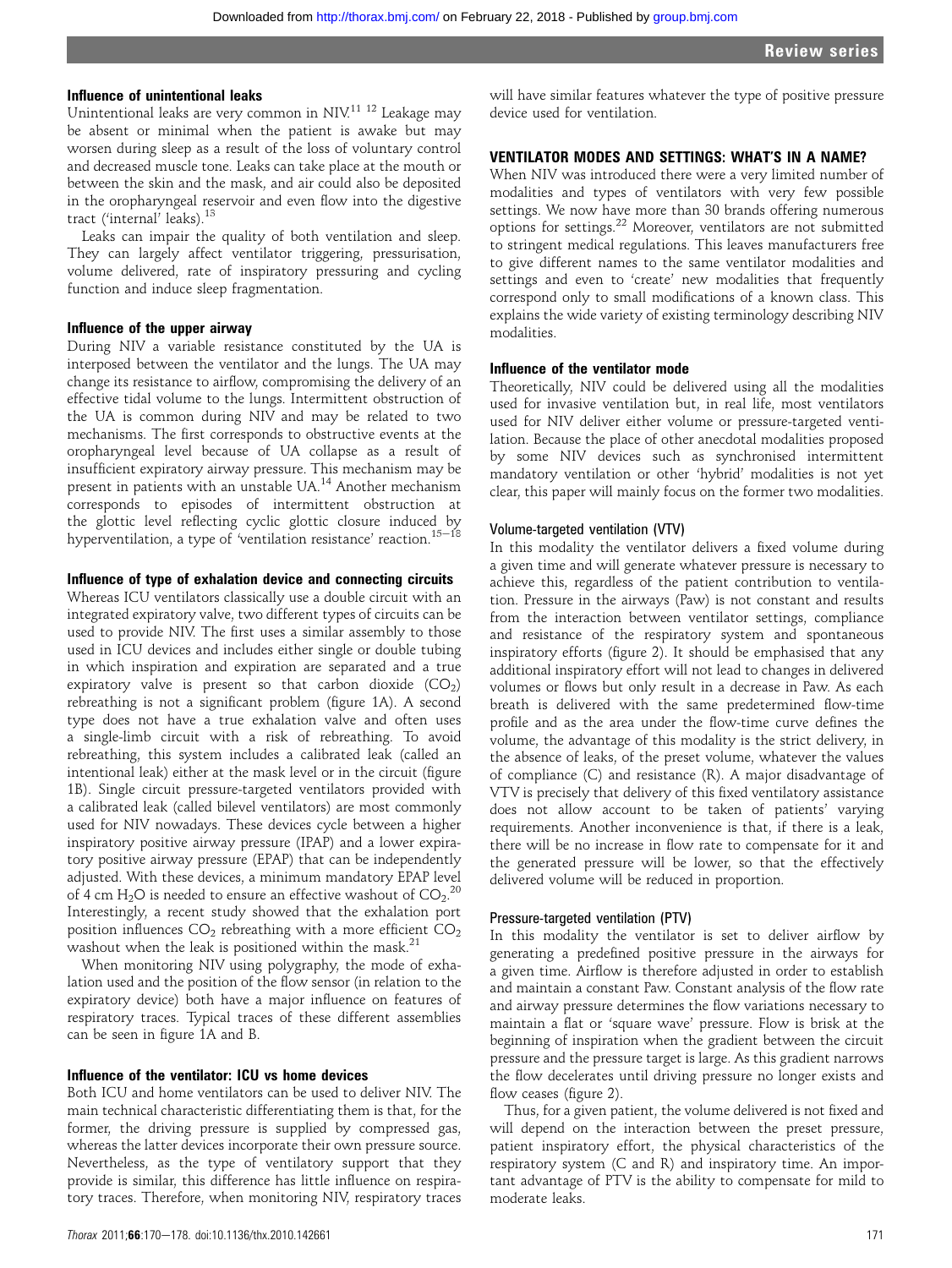**Figure 1** Type of circuits used in non-invasive ventilation (NIV) with (A) an expiratory valve and (B) intentional leak, and typical traces obtained with these different assemblies. Note that when a circuit with an expiratory valve is used, the expiratory valve may be interposed in the circuit (single circuit) (A) or included in the ventilator (double circuit) (B); when a single circuit with intentional leak is used, the leak may be interposed in the circuit (C) or incorporated at the mask (D). Flow traces can be influenced by the type of circuit used, but also by the position of the pneumotachograph with regard to the expiratory device. In the case of a double circuit provided by an expiratory valve, the expiratory slope will reflect the expired volume only when the flow sensor is interposed between the mask and the exhalation device (trace 2 in A), but not when it is placed distally to the expiratory valve (trace 1 in A). On the other hand, when using a single circuit with intentional leak, the expiratory slope does not reflect the expired tidal volume and may be absent (B). In this case, the position of the pneumotachograph with regard to the leak device does not significantly change the expiratory slope. Modified from Perrin et  $al^{19}$  with permission.



A comparative analysis of the two modalities and of corresponding flow and pressure patterns is summarised in table 1.

#### Volume-targeted pressure ventilation

A limitation of pressure ventilation is that it cannot guarantee a tidal volume delivered to the patient. Volume targeting is a feature available in some new ventilators that could allow this limitation to be overcome. This hybrid modality combines features of pressure and volume ventilation. The ventilator estimates the delivered tidal volume and adjusts its parameters to ensure a predetermined target tidal volume. Some ventilators adjust a target volume within each cycle (each breath starts as a pressure-limited breath and if the set tidal volume is not reached, the breath converts to a flow-cycled modality by prolonging the inspiratory time), but most of them progressively adjust the pressure level during several cycles to provide a tidal volume as close as possible to the target volume set by the clinician.

Whether this feature improves the effectiveness of ventilation is not yet clear.<sup>23 24</sup> Different algorithms used to provide volume-targeted pressure are shown in figure 3.

#### Recent ventilator modes: matching physiology and practice?

Conventional ventilation delivers fixed pressure or volumes rates. Some recent modes use a more physiological delivery of assistance following the spontaneous inspiratory signal coming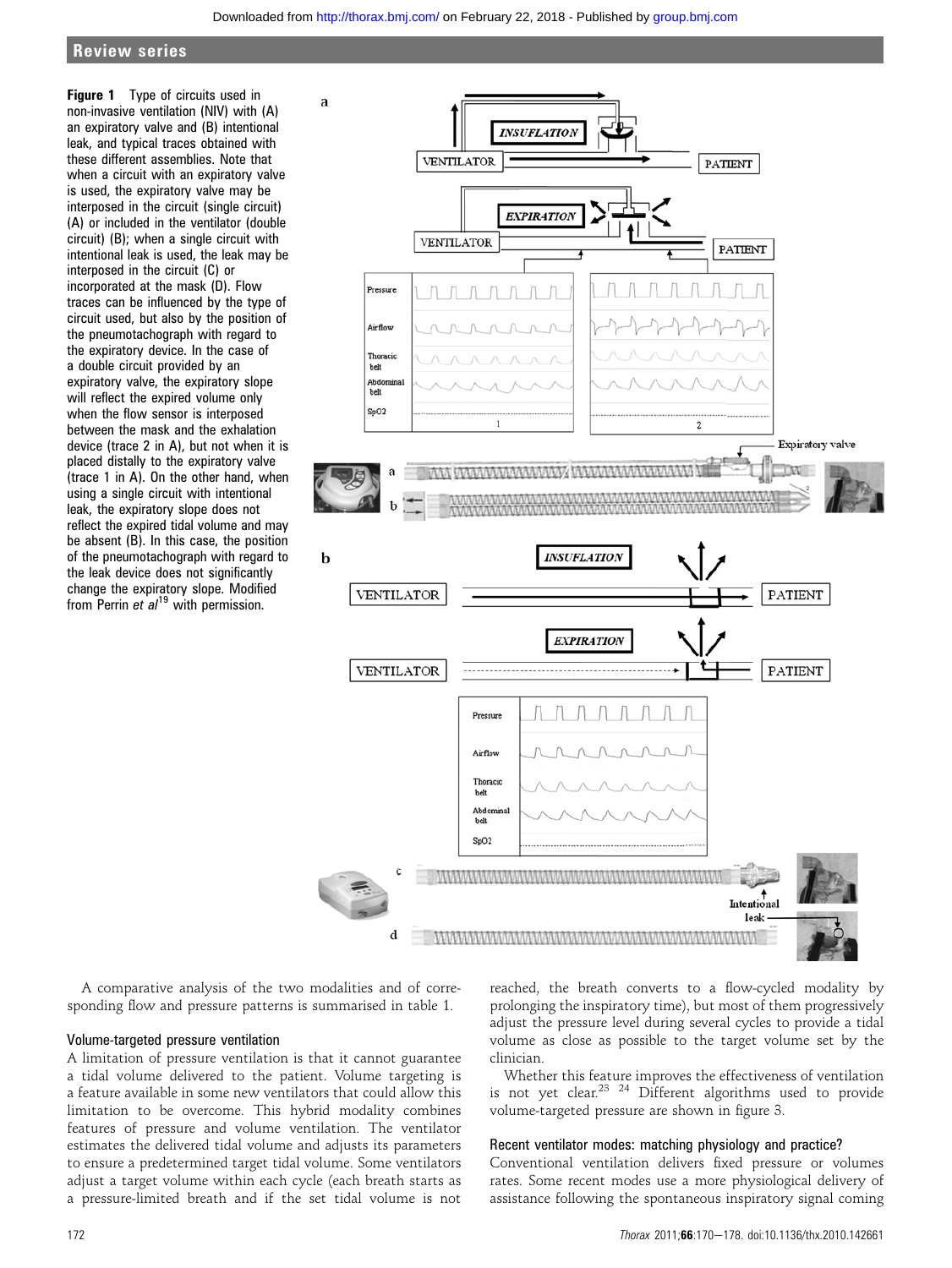

**Figure 2** Flow and mask pressure during (A) spontaneous breathing, (B) volume-targeted ventilation, (C) pressure-targeted ventilation. 1, controlled cycle; 2, assisted cycle. In (B) and (C), dashed lines represent spontaneous breathing (SB) traces from (A). Paw, pressure in the airways; PEEP, positive end expiratory pressure.

#### Table 1 Comparison between pressure and volume-targeted ventilators

|                                                               | Volume-targeted                                                                           | Pressure-targeted                                                                |  |
|---------------------------------------------------------------|-------------------------------------------------------------------------------------------|----------------------------------------------------------------------------------|--|
| Pressure curve pattern                                        |                                                                                           |                                                                                  |  |
| Flow curve pattern                                            |                                                                                           |                                                                                  |  |
| Type of ventilatory<br>assistance delivered                   | Fixed volume in spite of<br>changing resistance<br>(R) and compliance (C)                 | Fixed pressure. Tidal<br>volume may vary with<br>changes in C and R              |  |
| Controlled variable                                           | Maintains a constant<br>inspiratory preset flow                                           | Maintains a constant<br>inspiratory preset<br>pressure                           |  |
| <b>Breath-to-breath</b><br>adjustments                        | Not possible: ventilator<br>delivers a fixed assistance                                   | Possible: flow and<br>volume can be varied<br>in a breath-to-breath<br>hasis     |  |
| Possibility to guarantee<br>a fixed delivered tidal<br>volume | Yes (if no leaks)                                                                         | No                                                                               |  |
| Peak airway pressure                                          | Not limited*                                                                              | Limited (useful in<br>patients at risk of<br>barotrauma<br>or gastric distension |  |
| Leak compensation                                             | Poor, leaks may<br>significantly reduce<br>delivered volume and<br>induce hypoventilation | Good for mild to<br>moderate leaks                                               |  |

\*Except if pressure reaches predetermined high pressure security limit.

from the patient. Hence, they are supposed to improve patient ventilator synchronism.

One of these modes, proportional assisted ventilation (PAV), relies on the inspiratory flow of the spontaneously breathing pattern and adds a fixed proportional assistance. If the patient's flow increases the assistance increases proportionally. The degree of assistance is determined by the practitioner based on estimations of the patient's resistance and compliance.<sup>25</sup> Even if PAV proves to work according to theoretical assumptions, clinical studies using this mode both in invasive ventilation and NIV failed to show any clear advantages of this mode over others. $26-29$ 

The other mode, called neurally-adjusted ventilatory assist (NAVA), relies on the EMG of the diaphragm recorded from oesophageal electrodes. Ventilatory assistance is therefore not influenced by factors such as airway resistance, elastance, intrinsic positive end expiratory pressure (PEEP) or air leaks.<sup>30</sup> This modality, available only in critical care ventilators, was tested only in patients under invasive ventilation. As there are very few data on NAVA application, its clinical impact cannot be assessed at present.

# Influence of ventilator cycling: who controls the ventilator and who controls ventilation?

Appropriate settings are decisive to obtain optimal patientventilator synchrony.<sup>8</sup> When delivering mechanical ventilation there are two ventilatory pumps acting together: the ventilator on the one hand and the patient's own respiratory muscles on the other. These two pumps may work in harmony but, in fact, they can interact in any number of ways, many of which will create problems rather than solving them. Hence, patient-ventilator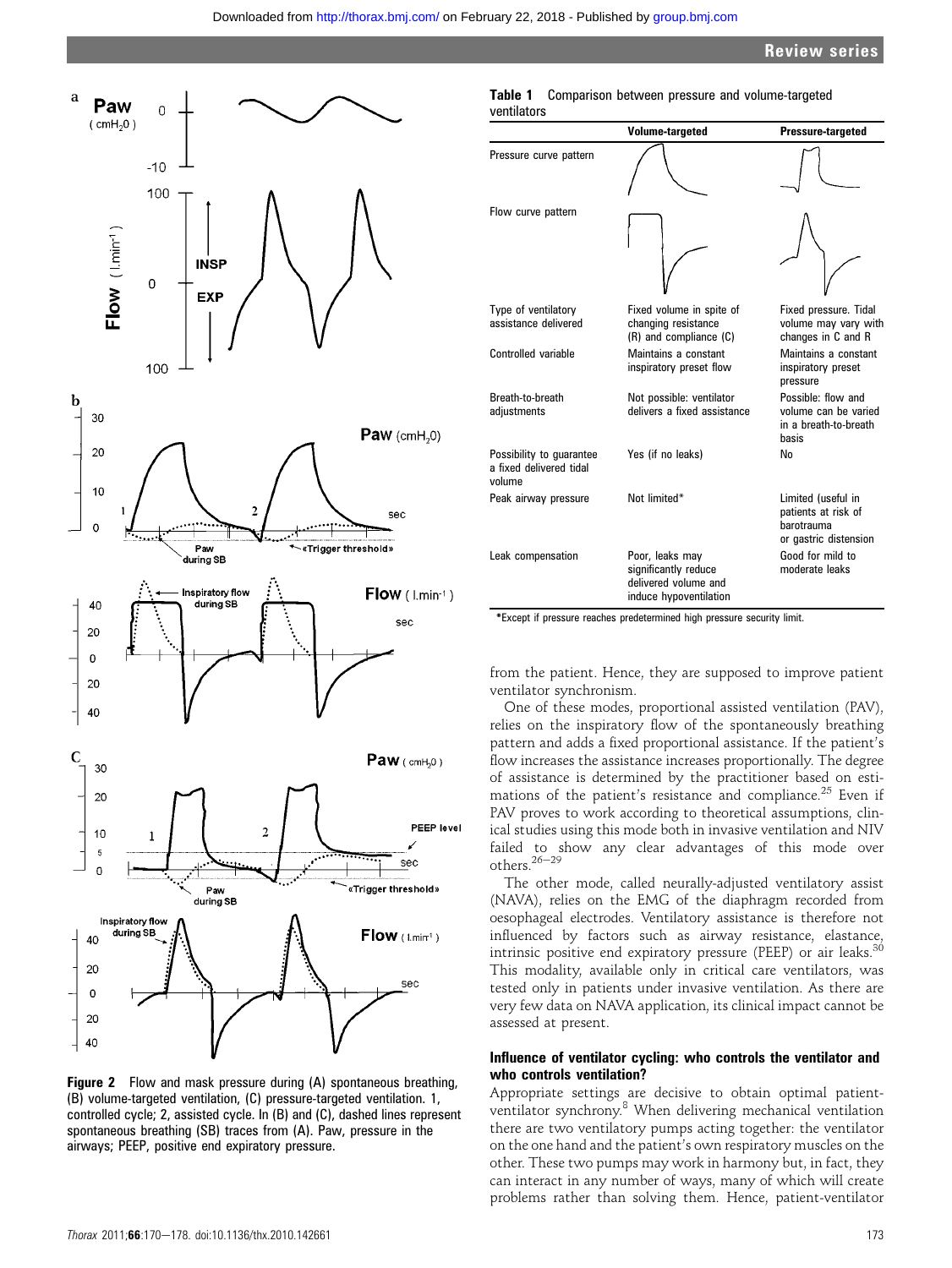Figure 3 Different algorithms of volume-targeted pressure. Pressure, volume and flow recording traces using (A) an algorithm that progressively adjusts the pressure support level over several cycles between a preset range of pressure to achieve a target tidal volume (Vt) and (B) an algorithm that adjust a target volume intracycle. Note that, in this case, each breath starts as a pressure-limited breath and if the set Vt is not reached, the breath converts to a flow-cycled mode by prolonging the inspiratory time. In both cases the ventilator is able to estimate the cycle to cycle Vt effectively delivered to the



patient and to adjust the ventilatory cycle to ensure a target Vt. Press, inspiratory pressure. Reproduced with permission of A Cuvelier.

asynchrony is quite common in patients during  $NIV.^{31}$   $^{32}$ Asynchronies may occur at two levels: during inspiratory triggering in situations in which there is a mismatch between patient inspiratory effort and ventilator triggering (ie, ineffective inspiratory effort, double triggering or autotriggering); or during cycling from inspiration to expiration when ventilator cycling does not coincide with the end of patient effort (ie, premature or delayed cycling).<sup>32</sup>

Thus, the most logical approach to explain how a ventilator acts is to analyse the different phases of a typical positive pressure ventilatory cycle (figure 4).

We will start this section by reviewing the triggering and cycling modes which refers, respectively, to how inspiration and expiration start and stop.

#### How is the onset of ventilator inspiration determined?

The patient can control the initiation (eg, triggering) and the end of inspiration (eg, cycling into expiration) or, on the contrary, neither of them, and the ventilator controls the initiation and the end of inspiration.

# Spontaneous mode (S)

In this mode, only available in PTV, the patient controls the beginning and end of inspiration. Inspiration starts when the



Figure 4 The ventilatory cycle as seen from a mask pressure-time tracing. I to E, inspiratory to expiratory; PEEP, positive end expiratory pressure.

ventilator is triggered by the patient. The pressure is maintained as long as a minimal preset inspiratory flow is occurring. End of inspiratory assistance (eg, cycling from inspiration to expiration) occurs when inspiratory flow reaches a predetermined percentage of peak inspiratory flow. In this mode, a targeted inspiratory pressure, inspiratory trigger sensitivity and a percentage threshold of peak flow for cycling to expiration (see below) must be selected. In some ventilators these can all be set by the clinician whereas in others only the inspiratory pressure can be set. Because each cycle is terminated by a flow criterion rather than by volume or time, the patient retains control of cycle length as well as its depth and flow profile This mode is also called 'pressure support ventilation' (PSV) (figure 5A).

# Assist mode (A)

In this mode the patient controls the onset of inspiration but the inspiratory length is regulated by the operator. The clinician must select a targeted volume or pressure, an inspiratory:expiratory (I:E) ratio or an inspiratory time and an inspiratory trigger sensitivity (figure 5B).

#### Assist-control mode (A/C)

This mode operates as an assist one but also allows selecting a back-up respiratory rate (RR). If the patient's spontaneous frequency is lower than the preset ventilator back-up RR, the system moves to control mode. Therefore, this mode allows the patient to trigger the ventilator but also grants a minimum back-up rate. In this mode the clinician must select the same settings as in assist mode but also add a back-up rate.

#### Control mode (C)

In the control mode there is a preset automatic cycle based on time. The ventilator controls the beginning and end of inspiration and thus the RR. One therefore expects the ventilator to capture and inhibit the patient's respiratory centre and for the patient to follow the settings imposed by the ventilator. In this mode the clinician must select a targeted volume or pressure, a fixed RR and an I:E ratio or inspiratory and expiratory durations. With this mode, the entire work of breathing is supposed to be performed by the ventilator. In some ventilators this mode is also called 'Timed (T) mode' and is rarely used (figure 5C).

A particular combination of these modes is available in some NIV ventilators. This mode, called S/T, is basically a PSV that provides a back-up rate. In this particular mode, cycling from inspiration to expiration is flow-limited in patient-triggered cycles and switches to time-limited when the patient's spontaneous RR falls below the back-up RR, and also when the inspiratory time exceeds a predetermined maximal length during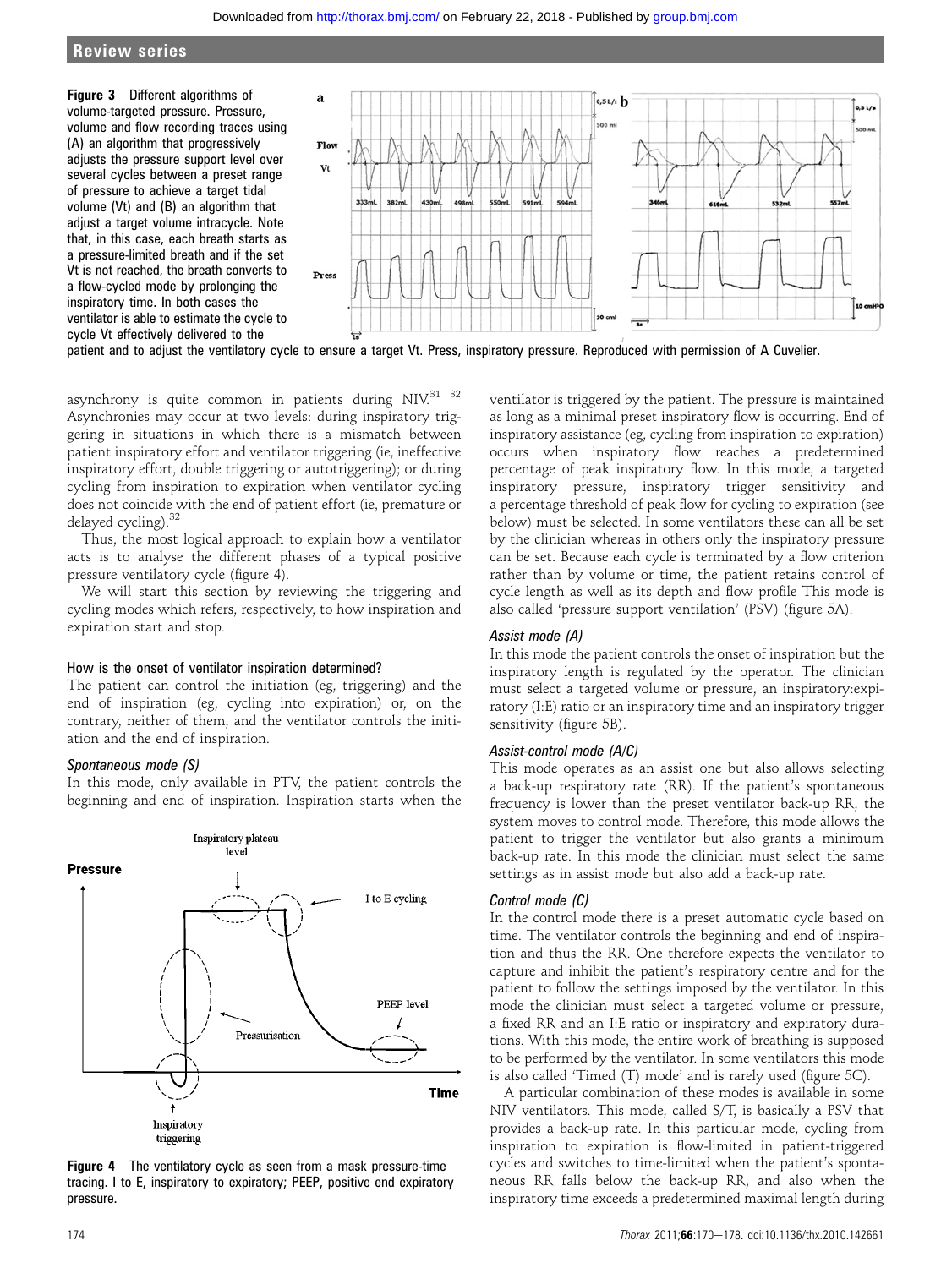



Figure 5 Different modes of inspiratory and expiratory triggering. (A) Spontaneous mode: the patient controls the beginning and end of inspiration. Inspiration starts when the ventilator is triggered by the patient and cycling from inspiration into expiration occurs when the inspiratory flow reaches a predetermined percentage of peak inspiratory flow. This mode is also called 'pressure support' and, in some ventilators, 'spontaneous (S) mode'. (B) Assisted mode: the patient controls the onset of inspiration but the end of inspiration is time triggered. When a backup respiratory rate (RR) is preset, this mode is called assist/control. In this last mode, if the patient's RR is lower than the preset ventilator backup RR, the system moves to control mode. (C) Control mode: there is a preset automatic cycle based on time. The ventilator controls the beginning and end of inspiration and thus the RR. In some ventilators this mode is also called 'timed (T) mode'. Paw, pressure in the airways.

S cycles (see below). A patient-triggered cycle can be seen in curves of ventilation as a negative inspiratory deflection in pressure and flow curves (see trace 2 in figures 2B and C).

#### Type of trigger

As described above, in the A and A/C modes the ventilator has to recognise the patient's inspiratory effort. This is called triggering function. Classically, NIV devices have two types of triggers. The first, called 'pressure-based' trigger, present in old ventilators, is based on a drop in proximal airway pressure and requires a closed circuit. The second, called 'flow-based' trigger, present in almost all recent ventilators, is based on detection of an inspiratory flow in the presence of continuous flow washing out the circuit during expiration. Asynchrony during inspiratory triggering is quite common during sleep in patients during NIV and may compromise ventilatory efficacy and sleep quality. It is mainly influenced by the delay duration (that can vary between different ventilators<sup>33</sup>), the trigger sensitivity and the amount of inspiratory effort (which depends itself on respiratory drive and muscle strength).<sup>31</sup>

Ventilators that use flow triggering generally have the shorter trigger delays.<sup>34 35</sup> Leaks may greatly affect trigger function, either by preventing the detection of patient inspiratory effort (leading to ineffective inspiratory effort) or by mimicking an 'inspiratory flow' (when using flow triggering) or dragging the EPAP level below the trigger threshold (when using pressure triggering), both situations being able to lead to autotriggering (figure 6).

The newer technologies (microprocessors, servo valves and fast blowers) have substantially improved trigger responses. Moreover, adjustable inspiratory trigger is an option presently available in most home ventilators. Some of these also propose automated complex trigger algorithms ('flow waveform method of triggering') in which the flow-time waveform is used to trigger the ventilator. The respective advantages of these sophisticated trigger systems have not been assessed in rigorous studies. It must be emphasised that some adjustable trigger devices are graduated by arbitrary units which makes them difficult to use.

#### Pressurisation rate

As correct pressurisation is essential to decrease inspiratory effort and improve synchronisation, during this phase inspiratory flow should be sufficient to match inspiratory demand.<sup>36</sup> Circumstances influencing the rate of pressurisation are the level of ventilatory support, the amount of time required to reach the pressure target (pressurisation slope, also called 'rise time'), the compliance and resistance of the respiratory system and the patient inspiratory effort. Studies comparing different ventilators also emphasise the influence of the type of device on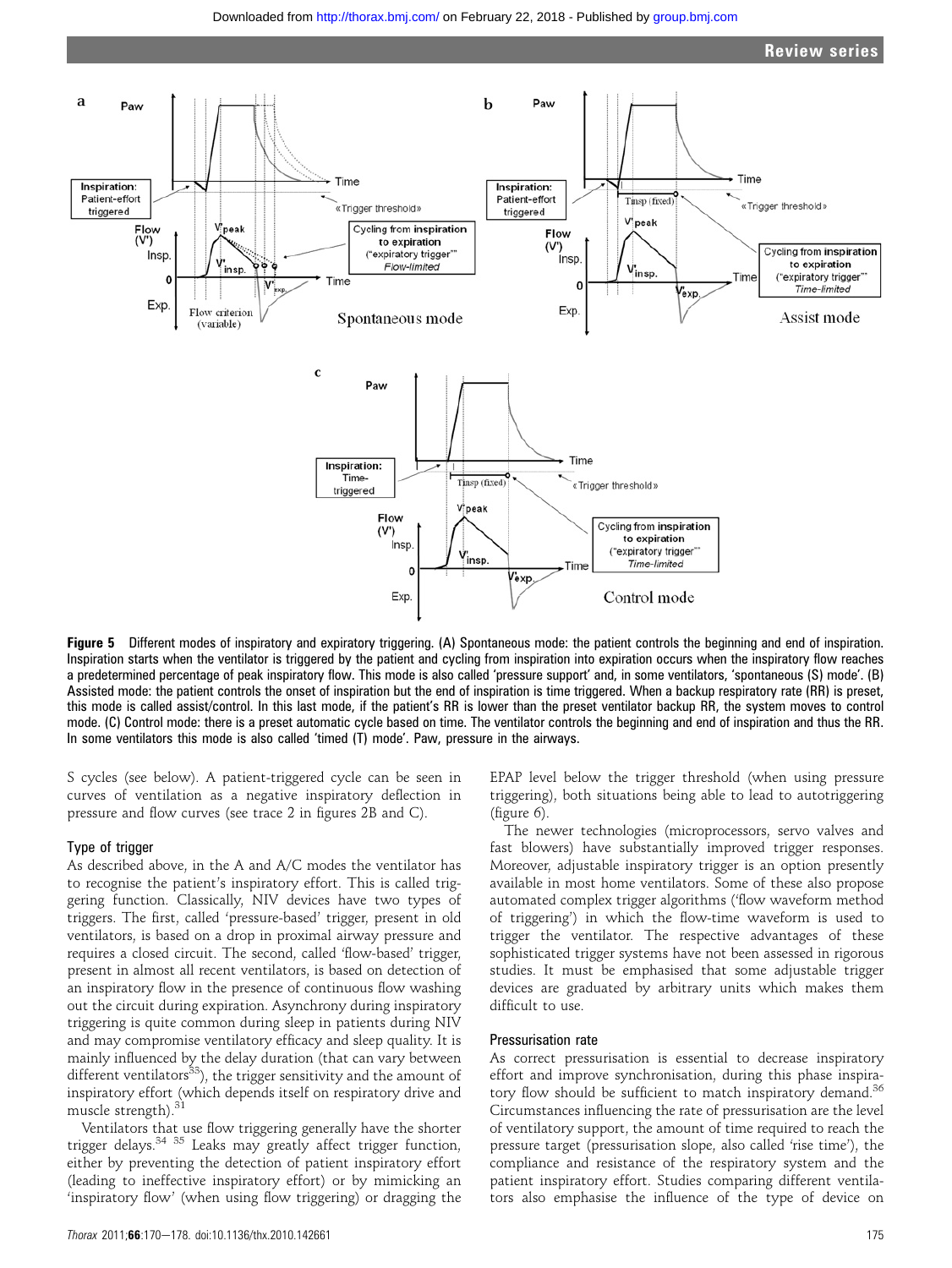**Figure 6** Example of autotriggering. Autotriggering is defined as the occurrence of at least three consecutive pressurisations at a ventilator frequency  $of >40$ /min not synchronised with patient respiration.<sup>43</sup>



pressurisation, in particular in situations of high inspiratory demand<sup>33</sup>

A faster rise time has been shown to unload respiratory muscles more completely.36 As the slope becomes flatter, the machine delivers lower flow rates and the patient's work of breathing increases.<sup>36</sup> On the other hand, it must be emphasised that, if slow pressurisation could increase inspiratory work, an excessive peak flow could also have adverse effects as it may increase the sensation of dyspnoea,  $37$  induce double triggering  $32$ and lead to high peak mask pressure, favouring leaks.

#### Ability to sustain the inspiratory plateau

The inspiratory pressure level is one of the main determinants of the efficaciousness of NIV. Determination of the optimal level is the result of balancing two opposing aims: the desire to provide effective minute ventilation and the need to minimise leaks and discomfort caused by excessive inspiratory pressure. It must be emphasised that, even if recent ventilators have a good capability to compensate mild to moderate leaks, greater leaks may compromise the ability of the device to attain a desired level of inspiratory pressure.

#### Cycling from inspiration to expiration

Switching from inspiration to expiration can be time-cycled or flow-cycled. In time-cycled modes, ventilators use time criteria chosen by the clinician (figure 4B). In flow-cycled modes, cycling occurs as inspiratory flow decreases to a predetermined percentage of the peak inspiratory flow which is supposed to indicate the end of inspiratory effort (figure 4A).

The criteria used to end inspiration may have a clinically relevant impact on the quality of ventilation. Ideally, cycling should coincide with the end of patient effort. However, synchronisation between the end of neural inspiration and ventilator cycling into expiration is mainly determined by



Figure 7 Impact of leaks on inspiratory to expiratory (I to E) cycling during pressure support ventilation (S in bilevel devices) mode (A) without leaks and (B) with leaks. Note that during leaks the flow increases to compensate for them, prolonging the inspiratory time (dashed lines) and switching to time-limited if maximal inspiratory time (Timax) is available. Interestingly, Timax is adjustable in most recent non-invasive ventilation devices. Paw, pressure in the airways.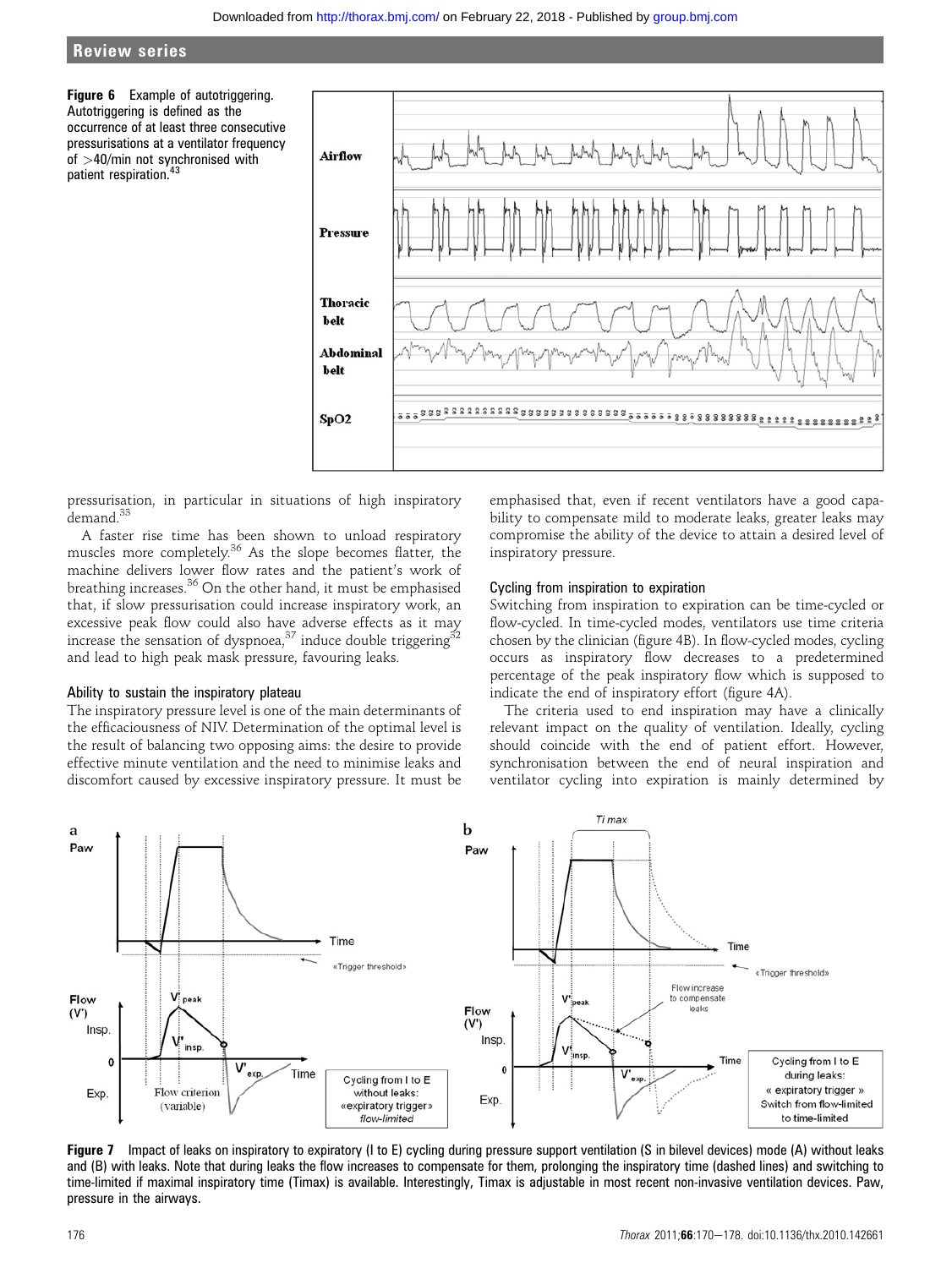respiratory mechanics, moving from a premature cycling in restrictive diseases to a late cycling in obstructive ones.<sup>33</sup> 38 Moreover, when flow cycling is used, leaks may also delay switching into expiration because, in an attempt to maintain pressure, the flow rate is maintained above the level at which cycling into expiration occurs (figure 7). Both these conditions may lead to patient-ventilator expiratory asynchrony.<sup>38</sup>

In older ventilators cycling into expiration was fixed at 25% of peak flow, but more recent ventilators offer adjustable values. This may allow tailoring settings to the patient's underlying condition. For instance, Tassaux et al demonstrated in patients with chronic obstructive pulmonary disease during invasive ventilation that increasing cycling from inspiration to expiration from 10% to 70% of peak flow (this means shortening inspiration to allow a greater expiratory time) was associated with a marked reduction in delayed cycling and intrinsic PEEP.<sup>39</sup>

Finally, additional mechanisms proposed by some ventilators control the end of inspiration to prevent undesirable prolongation of inspiratory time. Sudden increases in pressure (that can be assumed as secondary to an active expiratory effort) produce early cycling to expiration in almost all the devices. Another mechanism is to limit maximal inspiratory time. This maximal inspiratory time acts as a safety feature to prevent unsuitable lengthening of inspiratory duration and is highly variable in different ventilators. Moreover, it may be adjustable for some devices (figure 7).

#### PEEP level

In patients with obstructive disease, intrinsic positive end expiratory pressure (iPEEP) can reduce the effective trigger threshold leading to a significant delay between the onset of patient inspiratory effort and ventilator triggering or even to ineffective efforts. In these cases, providing an external PEEP may counterbalance iPEEP, improving patient-ventilator synchrony. PEEP is an above atmospheric (positive) pressure applied during expiration. It is called EPAP in some ventilators. If PEEP is used, the pressure will never come back to zero. Indeed, IPAP results from pressure support plus PEEP. As a result and with regard to the ventilator category (ICU or home ventilator), the PEEP setting may interfere with either pressure support or IPAP levels. In fact, ICU ventilators propose PEEP and pressure support settings, but PEEP and IPAP settings are usually associated on home ventilators. Thus, the PEEP setting increases the IPAP level on ICU ventilators and decreases the pressure support level on home ventilators. Providing an external PEEP during NIV has many other theoretical advantages: flushing  $CO<sub>2</sub>$  from the deadspace, preventing rebreathing within the mask, preserving the airway patency in patients with unstable UA during sleep and recruiting alveoli. Unnecessary increases in PEEP levels must be avoided because inspiratory pressure must be increased in parallel if inspiratory assistance is to be maintained, and this can lead to intolerance and favour leaks. Leaks, if important, may make it impossible to maintain the set EPAP level.

# NIV MODALITIES AND SETTINGS: TIME TO DEFINE A STANDARDISED NOMENCLATURE?

As underlined above, there is a wide variety of existing terminologies describing NIV modalities without a common nomenclature and with a lot of confusion. It even happens that the same acronyms correspond to different modalities and that identical modalities are called differently.

As ventilators can be categorised by the way that they deliver gas flow and by how they shift from inspiration to expiration

and back, the answer to three basic questions may be used as a guide to simplify terminology:

- 1. What is the controlled variable (pressure or volume)?
- 2. What causes the start of 'ventilator inspiration'? It can be either the patient (triggering) or the machine.
- 3. What determines the end of inspiration? It is either based on time (time-cycled) or determined by the patient (flow-cycled).<sup>40</sup>

Table 2 summarises the technical characteristics of NIV ventilators and their influence on monitoring tracings.

# IMPACT OF VENTILATOR MODE, SETTINGS AND FUNCTION ON MONITORING DURING NIV

Using NIV, being connected to a ventilator is not synonymous to being ventilated. It is therefore essential to assess NIV efficacy. A first step is to perform a clinical assessment with the patient awake. However, as NIV is generally applied for several hours during sleep, more specific and sophisticated monitoring is needed to assess overnight patient-machine 'agreement' and efficacy of ventilation.

|  |                                     | Table 2 Summary of technical characteristics of NIV ventilators and |  |  |
|--|-------------------------------------|---------------------------------------------------------------------|--|--|
|  | their influence on traces semiology |                                                                     |  |  |

|                                                | <b>Normal semiological aspect</b>                                                      |
|------------------------------------------------|----------------------------------------------------------------------------------------|
| Ventilatory modality                           |                                                                                        |
| Volume target                                  | Squared flow<br>Increasing pressure                                                    |
| Pressure target                                | Squared pressure<br>Decreasing flow                                                    |
| <b>Hybrids</b>                                 | Variable (depends on modality of volume<br>targeting)                                  |
| Inspiratory trigger function                   |                                                                                        |
| Spontaneous                                    | Negative deflection in pressure and flow<br>curves                                     |
| Assisted                                       | Negative deflection in pressure and flow<br>curves                                     |
| Controlled                                     |                                                                                        |
| Assisted/controlled                            | Negative deflection in pressure and flow<br>curves (only in a patient-triggered cycle) |
| Pressurisation                                 |                                                                                        |
| Rise time                                      |                                                                                        |
| Fixed                                          | Inspiratory slope until reaching the                                                   |
| Adjustable                                     | pressure target                                                                        |
| Ability to sustain inspiratory plateau         | Maintain constant pressure and/or flow<br>level                                        |
| I to E cycling                                 |                                                                                        |
| Time cycled                                    | Fixed inspiratory time                                                                 |
| Flow cycled                                    |                                                                                        |
| Fixed                                          | Variable inspiratory time                                                              |
| Adjustable (% of peak flow)                    |                                                                                        |
| 'Intelligent' algorithms                       |                                                                                        |
| <b>PEEP level</b>                              | Level of expiratory pressure                                                           |
| Type of exhalation                             |                                                                                        |
| Single or double limb with expiratory<br>valve | Expiratory slope reflects expired Vt*                                                  |
| Single limb with calibrated leak               | Expiratory slope does not reflect expired<br>Vt and may be absent*                     |
|                                                | Any level of positive expiratory pressure<br>is recognised+                            |

\*Visual recognition of expiratory slope will depend on the position of the pneumotachograph with regard to the expiratory device. In this way the expiratory slope will reflect the expired volume only when the flow sensor is interposed between the mask and the exhalation device.

+As a mandatory PEEP level is needed to impede rebreathing.

NIV, non-invasive ventilation; PEEP, positive end expiration pressure; Vt, tidal volume.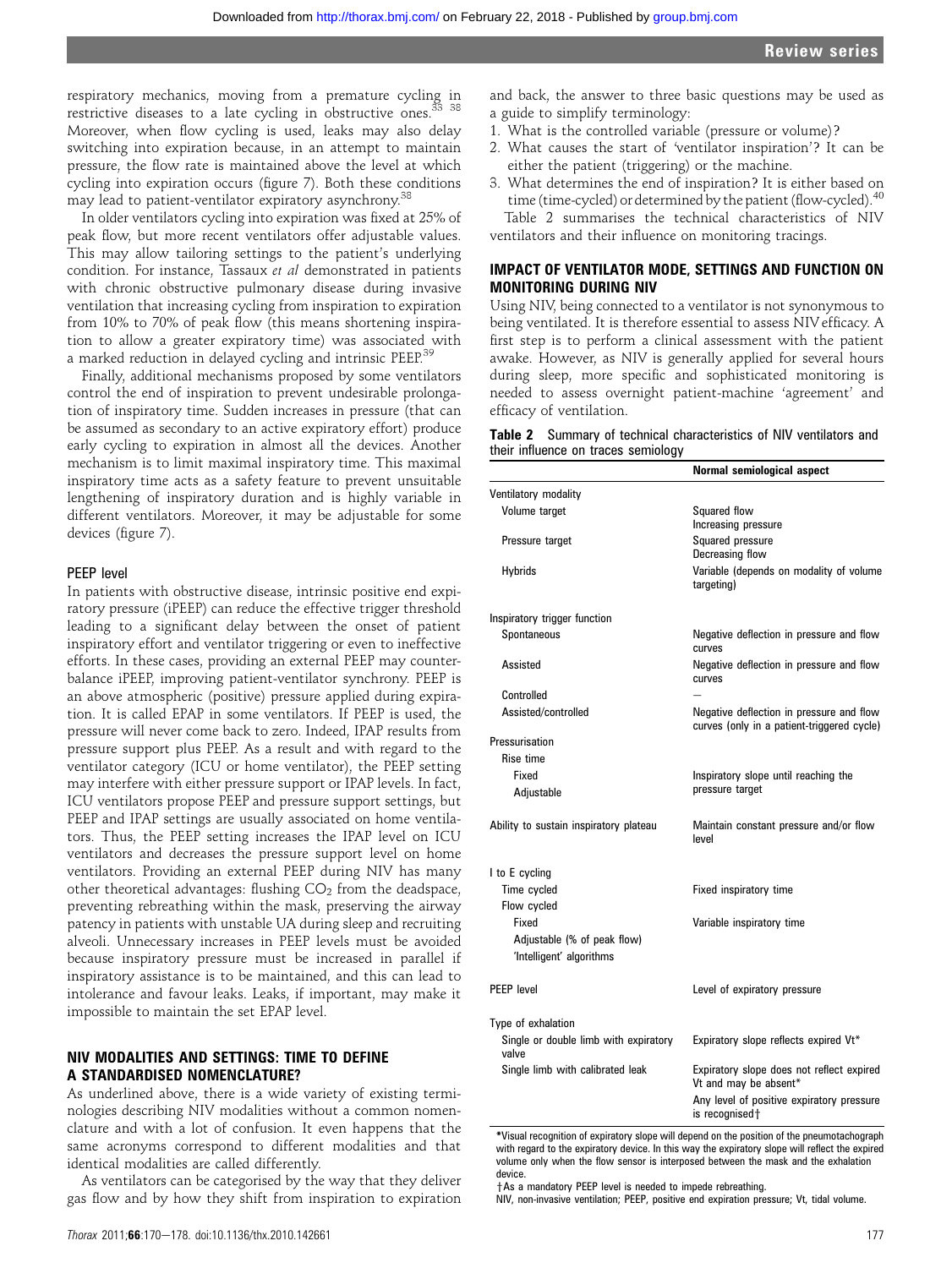The most available and simple monitoring can be done from flow and pressure curves. Examination of these tracings can give useful information to evaluate whether the settings chosen by the operator are the right ones for that patient. However, as NIV allows a large range of ventilatory parameters and settings, it is mandatory to have accurate information about these issues to better understand the interplay between the patient and the ventilator. Ventilatory modality, mode of triggering, pressurisation slope, use or not of PEEP and type of exhalation as well as ventilator performances may all have semiological consequences on ventilatory traces. Leaks and variations in UA resistance may, in turn, modify these patterns.

Understanding the influence of non-invasive ventilator functions on the appearance of abnormal respiratory events and an appropriate mastery of the available tools for monitoring NIV during sleep are prerequisites to a better understanding of how patients and ventilators interact. These issues are analysed in two other articles in this review series.<sup>41 42</sup>

Acknowledgements The authors thank ADEP Assistance (Paris, France) for the organisation of the workshops of the SomnoNIV Group.

#### Competing interests None.

Provenance and peer review Commissioned; externally peer reviewed.

#### **REFERENCES**

- 1. Leger P, Bedicam J, Cornette A, et al. Nasal intermittent positive pressure ventilation. Long term follow up in patients with severe chronic respiratory failure.  $Check 1994; 105:100 - 5.$
- 2. Leger P, Jennequin J, Gerard M, et al. [Nocturnal mechanical ventilation in intermittent positive pressure at home by nasal route in chronic restrictive respiratory insufficiency. An effective substitute for tracheotomy]. Presse Med 1988;17:874.
- 3. Rideau Y, Gatin G, Bach J, et al. Prolongation of life in Duchenne's muscular dystrophy. Acta Neurol (Napoli) 1983;5:118-24.
- 4. **Sullivan CE,** Issa FG, Berthon-Jones M, et al. Reversal of obstructive sleep apnoea by continuous positive airway pressure applied through the nares. Lancet 1981:1:862-5
- 5. Farre R, Lloyd-Owen SJ, Ambrosino N, et al. Quality control of equipment in home mechanical ventilation: a European survey. Eur Respir J 2005;26:86-94.
- 6. Kushida CA, Littner MR, Hirshkowitz M, et al. Practice parameters for the use of continuous and bilevel positive airway pressure devices to treat adult patients with sleep-related breathing disorders. Sleep 2006;29:375-80.
- 7. Gonzalez MM, Parreira VF, Rodenstein DO. Non-invasive ventilation and sleep. Sleep Med Rev 2002:6:29-44.
- 8. **Elliott M.** Non-invasive ventilation during sleep: time to define new tools in the systematic evaluation of the technique. Thorax  $2011;66:82-4$ .
- 9. **Borel JC,** Sabil A, Janssens JP, et al. Intentional leaks in industrial masks have a significant impact on efficacy of bilevel noninvasive ventilation: a bench test study. Chest 2009;135:669-77.
- 10. Parreira VF, Delguste P, Jounieaux V, et al. Glottic aperture and effective minute ventilation during nasal two-level positive pressure ventilation in spontaneous mode. Am J Respir Crit Care Med 1996; 154: 1857-63.
- 11. **Bach J,** Robert D, Leger P, et al. Sleep fragmentation in kiphoscoliotic individuals with alveolar hypoventilation treated by NIPPV. Chest  $1995; 107:1552-8$ .
- 12. **Rabec C,** Georges M, Kabeya NK, et al. Evaluating noninvasive ventilation using a monitoring system coupled to a ventilator: a bench-to-bedside study. Eur Respir J 2009;34:902-13.
- 13. Rabec CA, Reybet-Degat O, Bonniaud P, et al. [Leak monitoring in noninvasive ventilation]. Arch Bronconeumol 2004;40:508-17.
- Pepin JL, Chouri-Pontarollo N, Orliaguet O, et al. [Alveolar hypoventilation during sleep and domiciliary assisted ventilation]. Rev Mal Respir 2005;22:113-25.
- 15. **Jounieaux V,** Aubert G, Dury M, et al. Effects of nasal positive-pressure hyperventilation on the glottis in normal awake subjects. J Appl Physiol 1995:79:176-85.
- 16. Jounieaux V, Aubert G, Dury M, et al. Effects of nasal positive-pressure hyperventilation on the glottis in normal sleeping subjects. J Appl Physiol 1995;79:186-93.
- 17. **Parreira VF,** Jounieaux V, Aubert G, et al. Nasal two-level positive-pressure ventilation in normal subjects. Effects of the glottis and ventilation. Am J Respir Crit  $Care Med$  1996:153:1616-23.
- 18. **Delguste P**, Aubert-Tulkens G, Rodenstein DO. Upper airway obstruction during nasal intermittent positive-pressure hyperventilation in sleep. Lancet 1991:338:1295-7
- 19. Perrin C, Jullien V, Lemoigne F. [Practical and technical aspects of noninvasive ventilation]. Rev Mal Respir 2004:21:556-66.
- 20. **Lofaso F,** Brochard L, Touchard D, et al. Evaluation of carbon dioxide rebreathing during pressure support ventilation with airway management system (BiPAP) devices. Chest 1995;108:772-8.
- 21. Schettino GP, Chatmongkolchart S, Hess DR, et al. Position of exhalation port and mask design affect CO2 rebreathing during noninvasive positive pressure ventilation.  $Crit$  Care Med 2003:31:2178-82.
- 22. Gonzalez-Bermejo J, Laplanche V, Husseini FE, et al. Evaluation of the user-friendliness of 11 home mechanical ventilators. Eur Respir J 2006:27:1236-43.
- **Janssens JP, Metzger M, Sforza E. Impact of volume targeting on efficacy of** bi-level non-invasive ventilation and sleep in obesity-hypoventilation. Respir Med 2009:103:165-72
- 24. Storre JH, Seuthe B, Fiechter R, et al. Average volume-assured pressure support in obesity hypoventilation: a randomized crossover trial. Chest  $2006; 130:815 - 21.$
- 25. **Ambrosino N, Rossi A. Proportional assist ventilation (PAV): a significant advance or** a futile struggle between logic and practice? Thorax 2002;57:272-6.
- 26. Ranieri VM, Giuliani R, Mascia L, et al. Patient-ventilator interaction during acute hypercapnia: pressure-support vs. proportional-assist ventilation. J Appl Physiol  $1996 \cdot 81 \cdot 426 - 36$
- 27. Giannouli E, Webster K, Roberts D, et al. Response of ventilator-dependent patients to different levels of pressure support and proportional assist. Am J Respir Crit Care Med 1999;159:1716-25.
- 28. **Ambrosino N,** Vitacca M, Polese G, et al. Short-term effects of nasal proportional assist ventilation in patients with chronic hypercapnic respiratory insufficiency. Eur Respir J 1997;10:2829-34
- 29. Polese G, Vitacca M, Bianchi L, et al. Nasal proportional assist ventilation unloads the inspiratory muscles of stable patients with hypercapnia due to COPD. Eur Respir J  $2000:16:491-8$
- 30. **Sinderby C.** Beck J. Proportional assist ventilation and neurally adjusted ventilatory assist-better approaches to patient ventilator synchrony? Clin Chest Med 2008:29:329-42, vii.
- 31. Fanfulla F, Taurino AE, Lupo NDA, et al. Effect of sleep on patient/ventilator asynchrony in patients undergoing chronic non-invasive mechanical ventilation. Respir Med 2007;101:1702-7.
- 32. Thille AW, Rodriguez P, Cabello B, et al. Patient-ventilator asynchrony during assisted mechanical ventilation. Intensive Care Med 2006;32:1515-22.
- 33. **Battisti A,** Tassaux D, Janssens JP, et al. Performance characteristics of 10 home mechanical ventilators in pressure-support mode: a comparative bench study. Chest 2005;127:1784-92.
- 34. **Aslanian P,** El Atrous S, Isabey D, et al. Effects of flow triggering on breathing effort during partial ventilatory support. Am J Respir Crit Care Med 1998;157:135-43.
- 35. Nava S, Ambrosino N, Bruschi C, et al. Physiological effects of flow and pressure triggering during non-invasive mechanical ventilation in patients with chronic obstructive pulmonary disease. Thorax  $1997;52:249-54$ .
- **Bonmarchand G,** Chevron V, Menard JF, et al. Effects of pressure ramp slope values on the work of breathing during pressure support ventilation in restrictive patients. Crit Care Med  $1999;27:715-22$ .
- 37. **Manning HL,** Molinary EJ, Leiter JC. Effect of inspiratory flow rate on respiratory sensation and pattern of breathing. Am J Respir Crit Care Med 1995;151:751-7
- 38. Calderini E, Confalonieri M, Puccio PG, et al. Patient-ventilator asynchrony during noninvasive ventilation: the role of expiratory trigger. Intensive Care Med  $1999:25:662 - 7.$
- 39. Tassaux D, Gainnier M, Battisti A, et al. Impact of expiratory trigger setting on delayed cycling and inspiratory muscle workload. Am J Respir Crit Care Med 2005;172:1283-9.
- 40. Chopin C, Chambrin M. An attempt to classify the current positive airway pressure modes of mechanical ventilation. Reanimation Urgences 1998;7:87-99.
- 41. **Gonzalez-Bermejo J,** Perrin C, Janssens JP, et al. Proposal for a systematic analysis of polygraphy or polysomnography for identifying and scoring abnormal events occurring during non invasive ventilation. Thorax Published Online First: 22 October 2010. doi:10.1136/thx.2010.142653.
- 42. **Janssens JP,** Borel JC, Pepin JL. Nocturnal monitoring of home non-invasive ventilation: contribution of simple tools such as pulse-oximetry, capnography, built-in ventilator software and autonomic markers of sleep fragmentation. Thorax Published Online First: 22 October 2010. doi:10.1136/thx.2010.139782.
- Guo YF, Sforza E, Janssens JP. Respiratory patterns during sleep in obesityhypoventilation patients treated with nocturnal pressure support: a preliminary report. Chest 2007;131:1090-9.